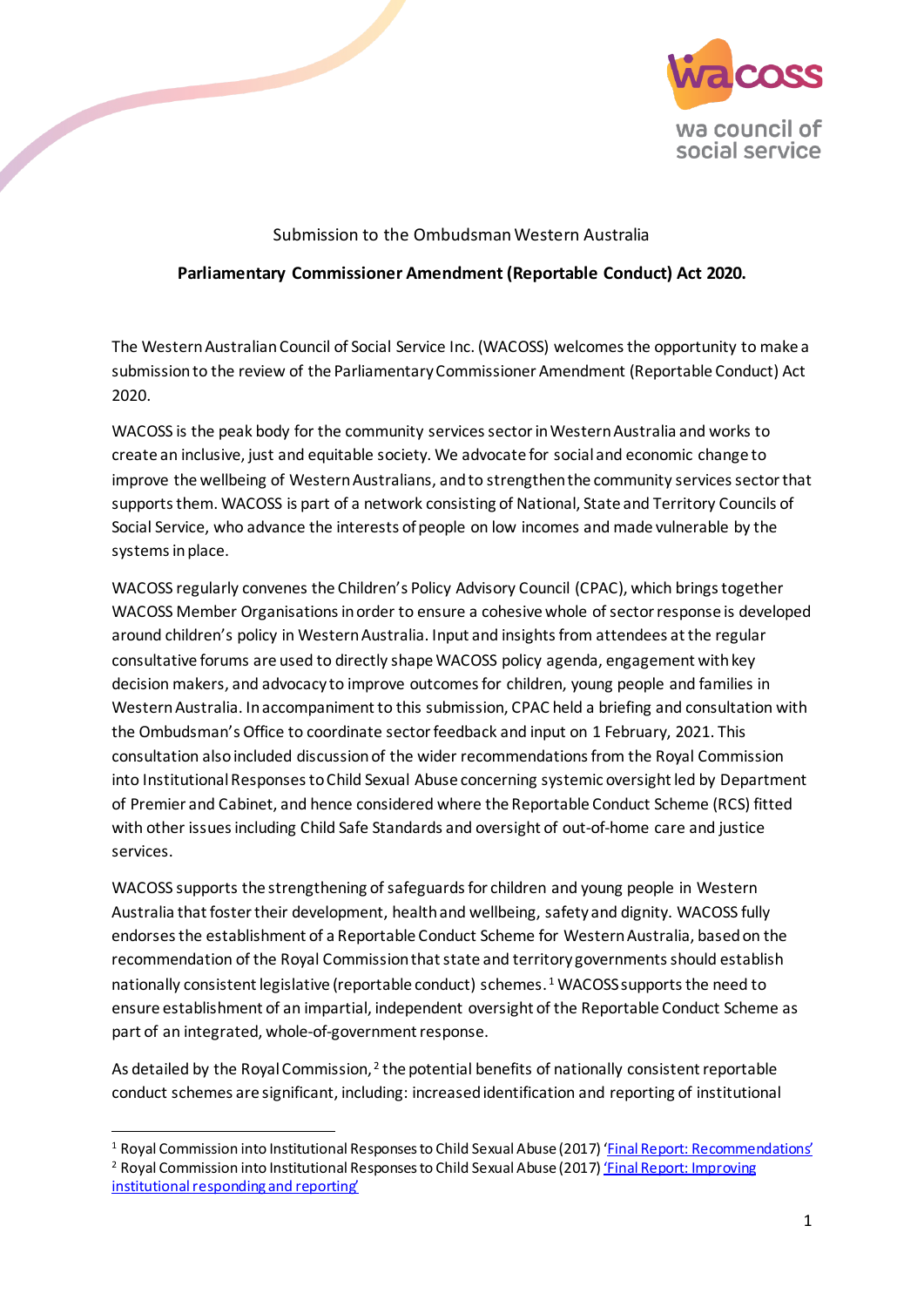child sexual abuse; improved capacity of institutions to receive and respond to complaints; strengthening of the equal protection of children from child sexual abuse in institutions regardless of their circumstances and geographic location; and the bolstering of other recommendations that the Royal Commission has made – particularly on Child Safe Standards, complaint handling, Working With Children Checks and information sharing.

In this context, we also believe that it is important to consider carefully how these oversight, capacity building and complaints handling functions interact and are integrated across government, sectors, services and communities within WA. This includes oversight of Child Safe Standards and workforce training in public and community services; independent oversight of out of home care services; as well as the implementation of child safety standards and reportable conduct within the youth justice system.

# **Oversight Functions**

We note that there has been some discussion of the extent to which it may be potentially confusing to separate these functions across different roles or statutory authorities. There is a critical balance to be achieved between the efficiency and effectiveness of building on existing roles and expertise that are complementary to the needs of a Reportable Conduct Scheme (and other Royal Commission recommendations), and the desire to have one single point of contact and coordination across child and family safety and wellbeing issues. We also note that one of the stated goals of the Royal Commission recommendations is national consistency in the identification and reporting of child sexual abuse. We consider it is important to look at best practice in other jurisdictions and the lessons learned by previous efforts in other states and then consider them in light of existing arrangements, capabilities and legislation in WA. We note however there may be some divergence in approaches taken in different jurisdictions, with larger states pursuing single central independent authorities, and smaller states looking to extend existing roles across multiple established authorities already carrying out related roles and activities.

WACOSS and the Children's Policy Advisory Council have discussed these issues and concerns, identifying a number of key questions and principles as discussedherein, but have not settled on an agreed policy position. We consider that these are critical issues that need to be carefully weighed up and should be more explicitly focused on in consultations about the implementation of the Royal Commission recommendations, Child Safe Standards and the Reportable Conduct Scheme.

In reviewing the New South Wales Reportable Conduct Scheme, first implemented in 1999, the Royal Commission acknowledged that "ongoing efforts to improve understanding of, and engagement with, the scheme are important for reducing under-reporting and mishandling of institutional child sexual abuse complaints,"<sup>[3](#page-1-0)</sup> and that there are still knowledge and capacity gaps in some agencies and sectors. We note that, having originally implemented these functions separately, NSW has moved more recently to integrate these roles within the Office of the NSW Children's Guardian to address these concerns(with an exposure draft released for consultation 16 December 2020). <sup>[4](#page-1-1)</sup> In Victoria, these roles and responsibilities have come under the Office of the Commissioner

<span id="page-1-0"></span><sup>&</sup>lt;sup>3</sup> Royal Commission into Institutional Responses to Child Sexual Abuse (2017) '*Final Report: Improving* [institutional responding and reporting'](https://www.childabuseroyalcommission.gov.au/sites/default/files/final_report_-_volume_7_improving_institutional_responding_and_reporting.pdf)

<span id="page-1-1"></span><sup>4</sup> [Exposure Draft of the Children's Guardian Amendment \(Child Safe Scheme\) Bill 2020](https://www.kidsguardian.nsw.gov.au/about-us/news/child-safe-standards-regulatory-scheme-feedback-sought), NSW Office of the Children's Guardian.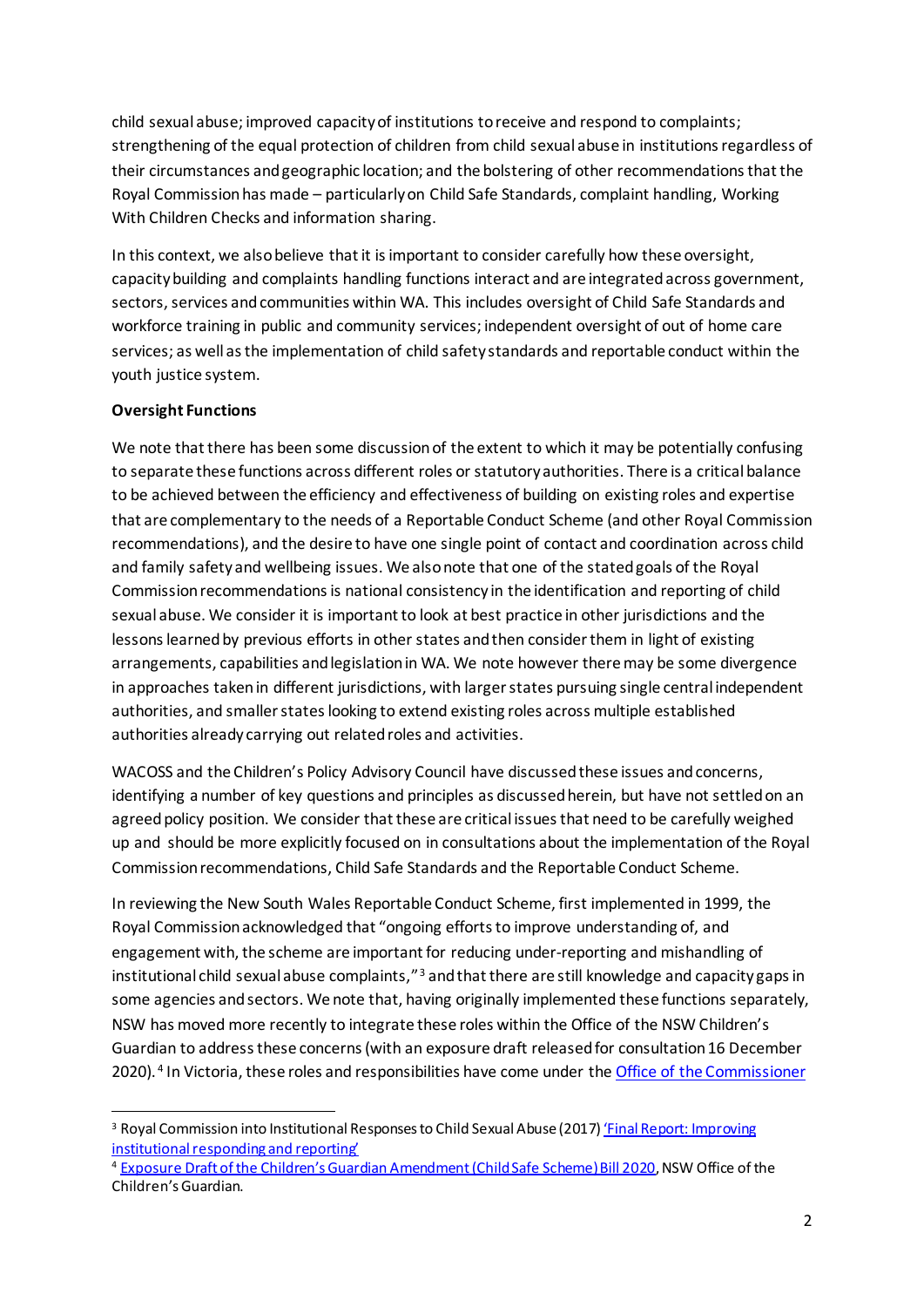[for Children and Young People](https://ccyp.vic.gov.au/reportable-conduct-scheme/) since 2017 (noting also the role of Victorian Commissioner for Aboriginal Children and Young People was established in 2018). There they combine reportable conduct functions (receiving allegations and findings of reportable conduct, assessing organisational capacity and compliance, investigations together with building the capacity of organisations to respond to allegations of abuse) together with their responsibility to oversight and develop capacity on child safe principles and standards, their responsibility for monitoring and reporting on children's rights (including oversight of out-of-home care, child protection and justice systems) and their role in capturing the voices of children and young people and systemic advocacy.

In consulting with child and family services, advocates for children and young people and the victims of abuse and with the wider WA community, we believe more attention needs to be given explicitly to how these roles are to be integrated across the whole of government and community services, based on who is best placed with the knowledge and skills as well as the established relationships and ways of working needed to perform them effectively. We note the draft green bill prepared by the *WA Ombudsman's Office* appears to imply that a decision has already been made that they should perform this role, as does the discussion paper on the [Independent Oversight System](https://www.wa.gov.au/organisation/department-of-the-premier-and-cabinet/independent-oversight-system-consultation#how-should-legal-compliance-with-the-national-principles-be-implemented)  [Consultation](https://www.wa.gov.au/organisation/department-of-the-premier-and-cabinet/independent-oversight-system-consultation#how-should-legal-compliance-with-the-national-principles-be-implemented)on the Department of Premier and Cabinet (DPC) website. We are not certainwhether a decision has been formally made and publicly announced by Cabinet, as implied. At the same time, we note that the DPC discussion paper also references the discussion paper and recommendations of the Commissioner for Children and Young People (CCYP)in relation to oversight of Child Safe Standards and independent oversight of out of home care services, without necessarily stating whether these roles should be performed by the CCYP. We note that the report of the Joint Standing Committee on the Commissioner for Children and Young People (JSC) support independent oversight of Child Safe Standards and appear to endorse many of the Commissioner's recommendations. While the Government response to the JSC report accepts, or accepts in principle, all of the JSC recommendations, it also does not state explicitly where that role should sit.

#### **Supporting Children and Young People**

WACOSS recognises the capacity demonstrated by the Ombudsman's Office in relation to its existing oversight and investigative functions, together with its capability for systems analysis and public sector governance. This all suggests that it is eminently capable of undertaking oversight of reportable conduct policy and practice within organisations; assessing the efficacy of individual inquiries into reported conduct by organisations; and undertaking independent investigations when necessary. We note that reporting under the scheme as envisaged deals specifically with CEOs and staff members within organisations deemed to come under the RCS– and hence children and young people experiencing inappropriate and potentially abusive behaviour, those trusted adults to who they may disclose, or adult survivors of historic child abuse are *not* expected to be directly contacting the Ombudsman's Office to report allegations of abuse. This issue was raised as a concern in the discussion with the Children's Policy Advisory Council, who indicated a firm conviction that, when it comes to children and young people, trusted adults or former victims of abuse reporting, that engagementshould very much build upon, extend and resource existing expertise, knowledge and relationships in this area. This includes recognising the excellent work done by CREATE Foundation and the Office of the Commissioner for Children and Young People in capturing and supporting the voices of children and young people, particularly those who are vulnerable or dealing with complex trauma. It also includes recognising the need for children, young people and adult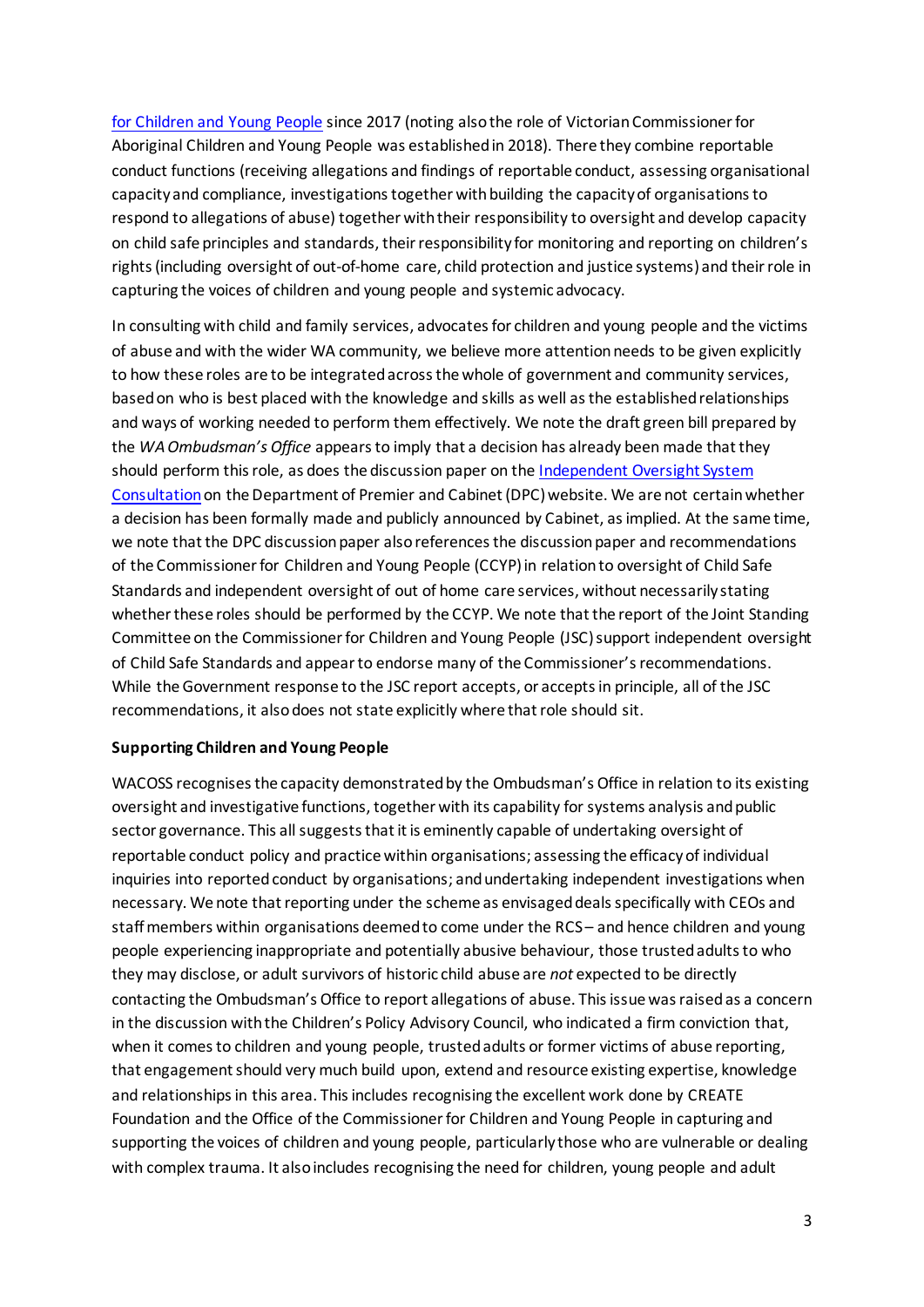survivors to receive assistance and timely support to navigate the system and deal with complex trauma when they are reporting abuse.

The insight and advice on this issue during our consultations from CREATE Foundation on their experience working with young people in these circumstances was particularly informative. They indicated that young people who have experienced trauma want *both* clear and accessible information about systems and processes (so they understand what is happening and what to expect) *and* they want support and individual advocacy through the process from someone that they trust. This is important both in terms of supporting and empowering their agency during the process, and in recognising that when traumatic and stressful issues are being dealt with, it is easy for the young personaffected to be overwhelmed and struggle to keep track of everything. While we note that in oversighting the proposed Reportable Conduct Scheme the Ombudsman's Office is not expected to be engaging directly with children and young people or adult survivors of abuse, there is some responsibility for ensuring that organisations have put safe arrangements into place once potentially abusive conduct is reported, which should include access to individual advocacy, support services and therapeutic responses to trauma, where appropriate.

### **Supporting Service Delivery**

This is important because of the critical concern raised by CPAC members in relation to access to therapeutic services. Organisations delivering Child Sexual Abuse Trauma Services (CSATS) repeated concerns about existing wait lists and levels of unmet need (formerly discussed by CPAC, and currently under review) about diminishing capacity to deliver services, reductions in client numbers and service operating hours as a result of restricted funding. For example, one service reported they and other services are on their fifth one-year contract extension with no increase in funding, despite increased service costs and rising award wages. WACOSS believes that, in line with the Royal Commission recommendations, these existing services need to be better resourced to reduce waitlists and ensure they are well-placed to support any increased demand for therapeutic services, as well as individual advocacy and support, arising from the promotion of improved reporting processes and increased reporting.

WACOSS welcomes the progress made by the Ombudsman's Office in developing the green bill. We note with concern however that the impact of shifting COVID-19 priorities within government has meant that consultation processes in other areas relating to the implementation of the Royal Commission recommendations have been delayed to varying degrees. This includes Child Safe Standards, capacity building and workforce development, as well as independent oversight of outof-home care services and the justice system. While these delays are understandable during a crisis, we believe that it is critical to ensure that these consultations and processes align to ensure effective whole-of-government responses and system integration. This should not stop us from putting in place an appropriate and effective Reportable Conduct Scheme, but it does mean that greater effort will be required to ensure coherence across different areas of policy and systems development. It may also mean that we may want to make provisions within the RCSto enable us to revisit and review the scheme in light of other developments.

WACOSS suggests that ongoing dialogue with the sector is likely to be necessary to identify how best to assist small agencies with limited resources to effectively comply with the Reportable Conduct Scheme and to implement Child Safe Standards. To ensure a best-practice approach across Western